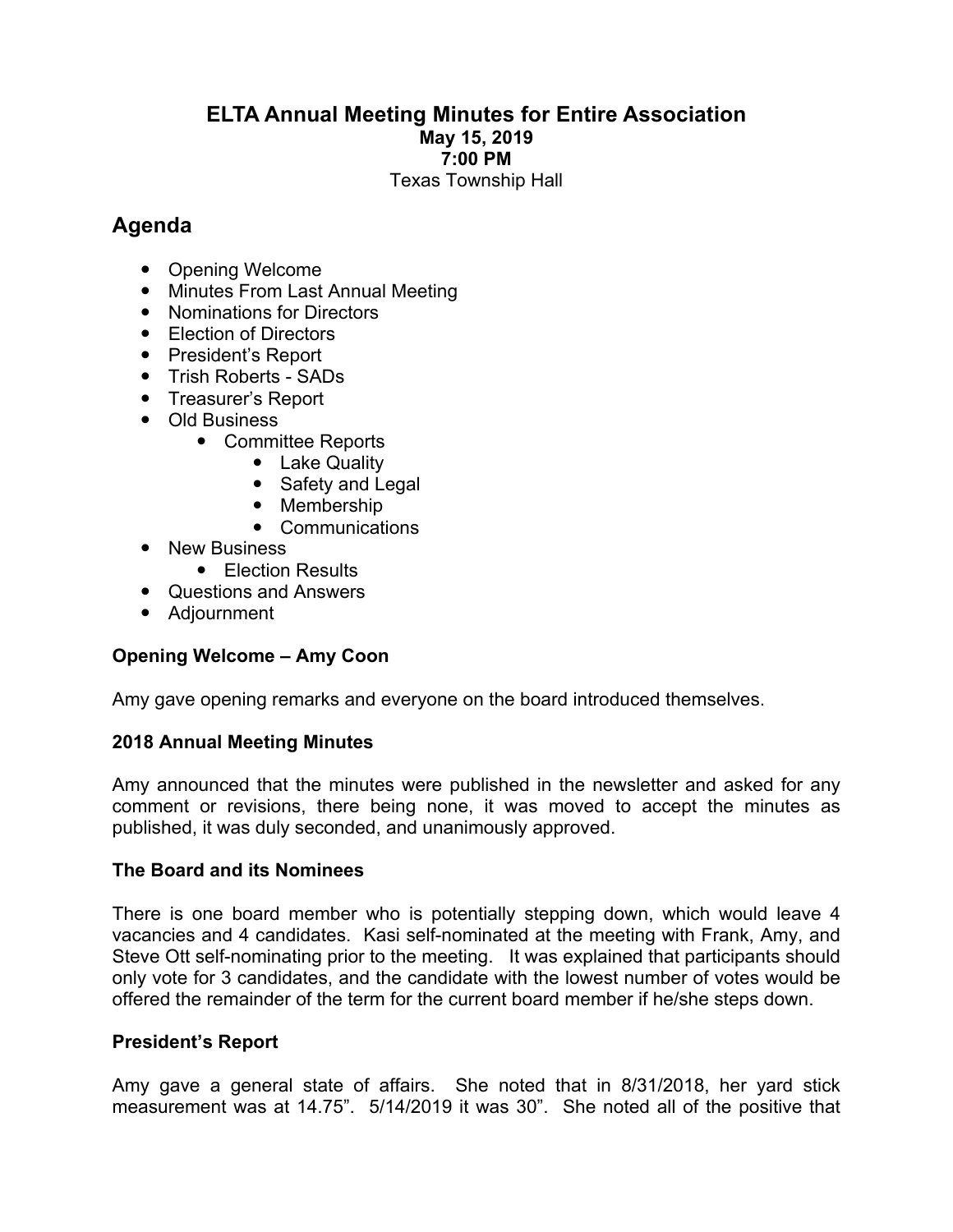has come from this horrible situation – mostly that the public launch was closed and that everyone has been coming together to help each other throughout this process.

Amy explained the creation of the flood mitigation task force and what has transpired in the past year. It evolved and really became a collaborative effort between all levels of government, engineers, lake representatives…etc. She gave a very high-level overview of the many hurdles we hit along the way.

The permit process was daunting, but because all the pieces were in-place upfront, we ultimately got the permit. It wasn't the permit that we were hoping for, but we got the permit. Crooked Lake in Delton received a temporary permit, but because they went about theirs the wrong way, it has since been revoked and they are scrambling to follow our lead.

The permit is on the Township website. Its 8 pages long and has 28 conditions. There is a lot of monitoring that has to occur. 3 times per week there will be inspections at each of the culverts and after rain of 2" or more. Daily inspections are to take place at both lake pumps and discharge sites, among others. The wetlands must be monitored once per week. Pumping will stop if certain water elevations are reached at  $8<sup>th</sup>$  street, the boy scout culvert, and at  $12<sup>th</sup>$  street. There are several other measurements that will require the pump to be shut off as well. After 13 days of pumping, pumping has to stop for 2 days to minimize potential adverse conditions to aquatic wildlife. Of course the DEQ broadly required that it can shut the pump off for any adverse impact on environment.

A graph of the pumping plan was shared showing the route and flow rates.

She explained that this is going to be a very long draw down process and not to expect results over night. The best estimate currently is approximately an inch of water per week but its impossible to tell with any certainty due to weather patterns, underground hydrostatic pressure…etc.

The permit is valid until September 2020. If the target is not met, it can be extended up to a year. Eagle Lake Target (per the permit, we didn't get a say in this figure) is 899.9' which is about 3.5' lower than we currently are.

When will pumping start? We don't know yet. The filter is here, and installation of the pumps and pipe are underway. Crooked Lake will be first and we will follow shortly. Balkema was the contractor that was hired by the Township. The Township is hopeful that everything will be ready for hookup at Crooked and turned on next week. We are hopeful that Eagle Lake will be able to start pumping on or about Memorial Day.

We believe that there will be a ribbon cutting ceremony next Thursday at noon in Bentwood Shores. This is still in the works so no definitely details yet.

She gave a general update on some high-level items that affect the whole Township. The waterfront property zoning district is currently on hold. There will be an updated Master Plan in the works.  $6<sup>th</sup>$  street park – the board is awarding the contract at the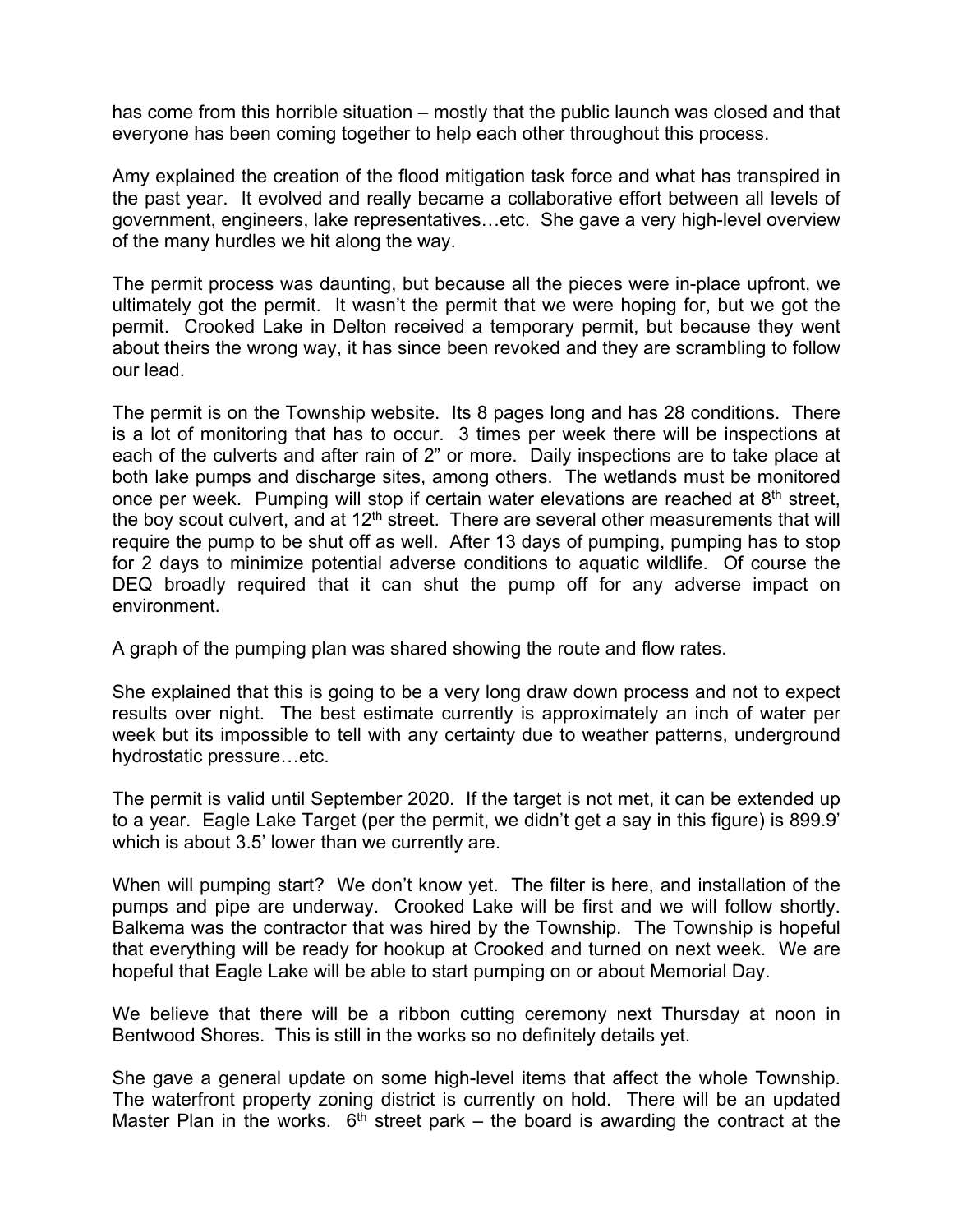next meeting and construction will start this summer.

#### The Long-Term Solution:

Now is the time to start looking into a long-term solution. We are forming a new committee and looking for volunteers to join. The purpose of the committee would be research and facilitate the legal lake level (if practical) and provide a recommendation on how Eagle Lake should proceed. Crooked Lake is also going to be working on this effort.

#### **SAD's**

Trish Roberts, Township Treasurer, presented on the SAD's. SAD 3 will appear on winter tax bills this year and will be billed in 3 installments. Interest will begin to accrue on February 15 at 1%. A full assessment is currently \$3016.21 for riparian holders. Total interest would only be \$21 on that. 6 parcels on Treasure Island are  $\frac{1}{2}$  shares that have the "picnic lots." ¼ assessments will be for "back lots" and the non-lake areas like Vineyards and Pine Island. There are individuals protesting inclusion in the SAD. If successful at the Michigan tax tribunal, it will cause everyone's share to increase slightly. Each parcel taken out will increase a full share \$6.41.

She acknowledged and thanked everyone who cooperated with the easements. They are heroes who really helped make this happen.

The Township had pledged \$125,000 to setup the process. They have spent over \$180k. They may include the difference in the new SAD, but we are waiting on final numbers. There were contingency funds baked into the project, but we still have a lot of unknown costs at this point.

SAD 1 will be on hold for the 3 years. SAD 1 full shares were roughly \$300 so it's a net increase of approximately \$700 per year for 3 years.

An attendee asked why the funds for the  $6<sup>th</sup>$  street park and new town hall couldn't be put towards this project. She explained that the grant application for the park was done 2 years ago. Those funds are earmarked and can't be spent on anything else. The new town hall was put on hold over 6 months ago due to the pending issues.

## **Treasurer's Report**

Jim addressed the reports that were published in the newsletter which detailed the fiscal 2018 financial data for SAD 1, SAD 2, and the ELTA account, as well as first quarter financials for 2019. He walked through line items and asked if there were any questions, there being none, it was moved to accept the reports, duly seconded, and unanimously approved.

## **Lake Quality Committee**

Len gave a general update on aeration, including status of compressor host sites,